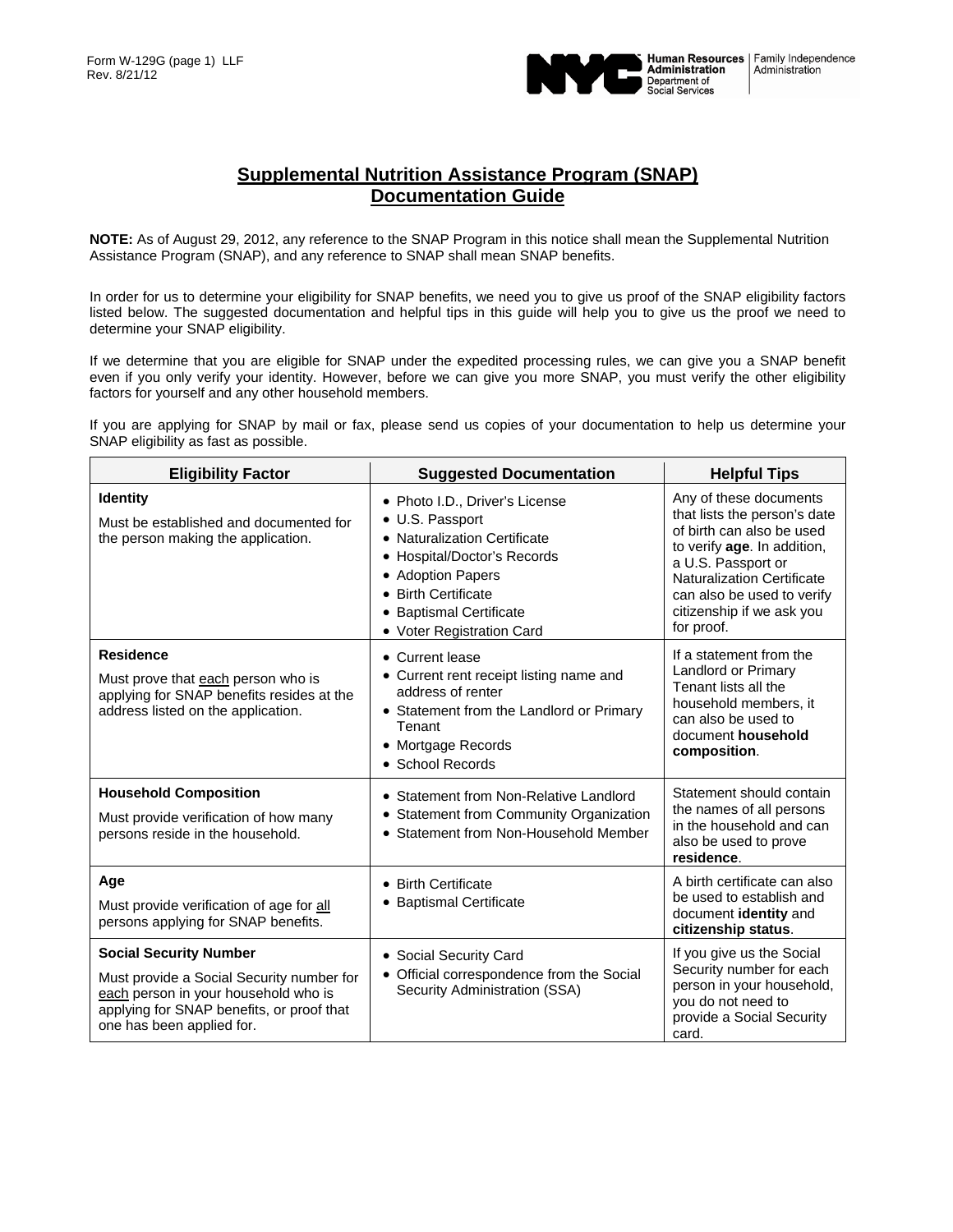## **Supplemental Nutrition Assistance Program (SNAP) Documentation Guide**

| <b>Eligibility Factor</b>                                                                                                                                                                                                                           | <b>Suggested Documentation</b>                                                                                                                                                                                                                                                                                                                           | <b>Helpful Tips</b>                                                                                                                                                                                                                                     |
|-----------------------------------------------------------------------------------------------------------------------------------------------------------------------------------------------------------------------------------------------------|----------------------------------------------------------------------------------------------------------------------------------------------------------------------------------------------------------------------------------------------------------------------------------------------------------------------------------------------------------|---------------------------------------------------------------------------------------------------------------------------------------------------------------------------------------------------------------------------------------------------------|
| <b>Citizenship</b><br>Citizenship must be documented only if<br>it is questionable.                                                                                                                                                                 | • Birth Certificate<br>• Hospital Records<br>• U.S. Passport<br>• Military Service Records<br>• Naturalization Certificate                                                                                                                                                                                                                               | Birth certificates, hospital<br>records, U.S. Passport<br>and Naturalization<br>Certificate can also be<br>used to prove identity<br>and age.                                                                                                           |
| <b>Alien Status</b><br>Alien status must be documented for<br>noncitizens applying for SNAP benefits.                                                                                                                                               | • USCIS Documentation (for example, a<br>green card, stamped VISA)<br>• Evidence of continuous residence in<br>the U.S. since prior to 1/1/72                                                                                                                                                                                                            |                                                                                                                                                                                                                                                         |
| <b>Earned Income</b><br>If any of the household members applying<br>for SNAP benefits are employed, the<br>gross earnings (before any deductions),<br>frequency and number of hours worked<br>must be documented.                                   | • Current pay stubs<br>• Pay envelopes<br>• Letter from employer listing gross<br>earnings, frequency, and number of<br>hours worked<br>• Current income tax returns<br>• If self employed - records and related<br>materials concerning earnings and<br>expenses                                                                                        | You should verify the<br>income you received<br>in the last 30 days.                                                                                                                                                                                    |
| <b>Unearned Income</b><br>If any of the household members applying<br>for SNAP benefits are in receipt of<br>unearned income, the type of income,<br>amount, and frequency must be<br>documented.                                                   | • Statement from Family Court<br>• Current Award letter<br>· Official correspondence from SSA<br>• Official correspondence from the<br><b>Veterans Administration</b><br>• Current benefit check or stub<br>• Statement from bank or credit union<br>• Statement from person providing<br>support<br>• Unemployment Insurance Benefit (UIB)<br>statement | If you or someone in your<br>household is in receipt of<br><b>Supplemental Security</b><br>Income (SSI) no<br>verification of SSI is<br>required.                                                                                                       |
| <b>Resources</b><br>Resources do not affect the eligibility of<br>most households applying for SNAP<br>benefits. However, some resource<br>information is used to determine if you<br>qualify for expedited processing of your<br>SNAP application. | • Current bank or credit union records<br>• Stock/bond certificate<br>• Statement from financial institution<br>• Burial plot agreement or deed<br>• Property deed and/or appraisal<br>• Life insurance<br>• Vehicle registration/title                                                                                                                  | If you have resources but<br>are not sure whether or<br>not you are required to<br>verify them, provide the<br>verification. If you are<br>required to verify<br>resources, we will not<br>have to wait in order to<br>make an eligibility<br>decision. |